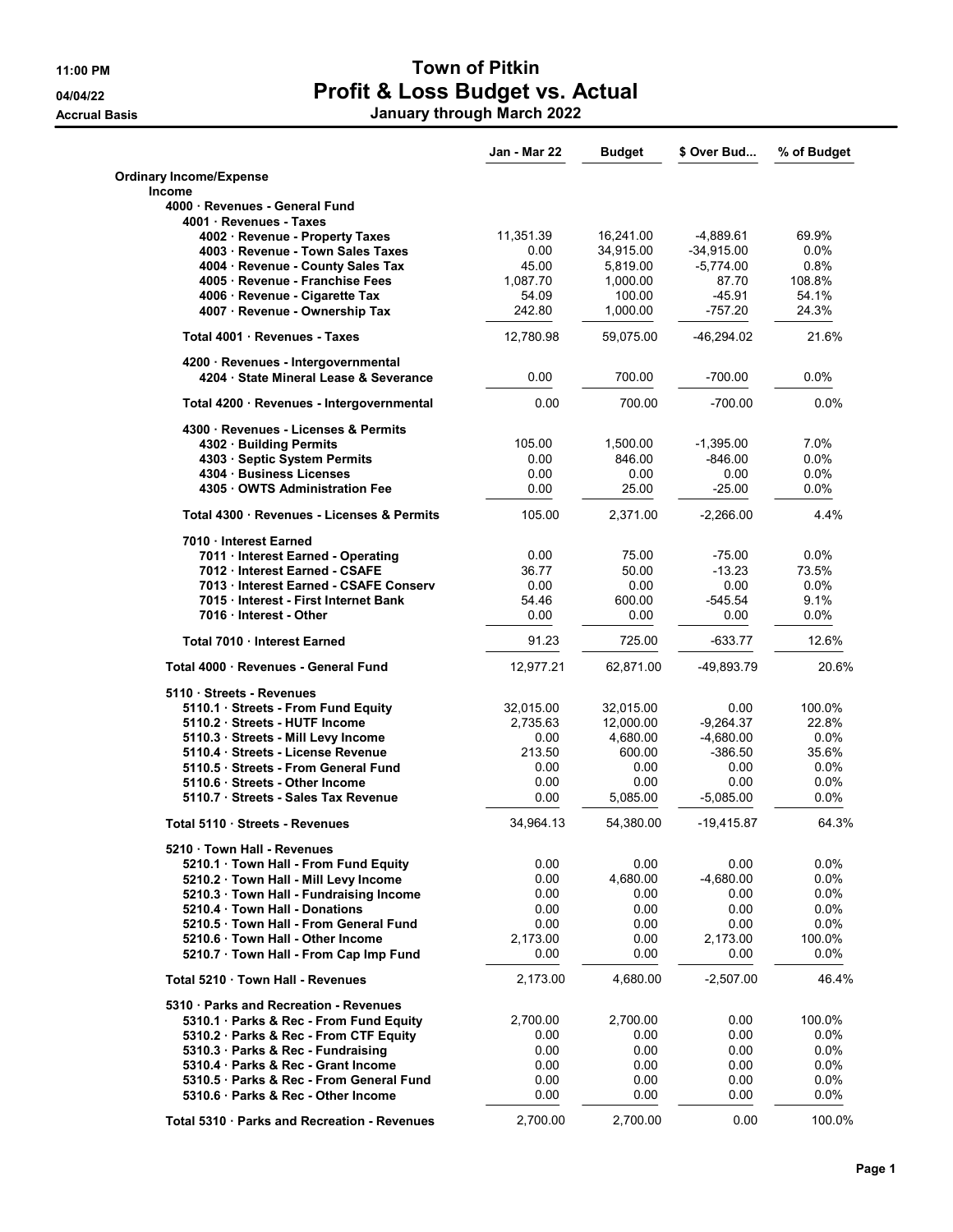## 11:00 PM Town of Pitkin 04/04/22 **Profit & Loss Budget vs. Actual** Accrual Basis January through March 2022

|                                              | Jan - Mar 22 | <b>Budget</b> | \$ Over Bud  | % of Budget |
|----------------------------------------------|--------------|---------------|--------------|-------------|
| 5410 · Cemetery - Revenue                    |              |               |              |             |
| 5410.1 · Cemetery - From Fund Equity         | 4,000.00     | 2,000.00      | 2,000.00     | 200.0%      |
| 5410.2 Cemetery - Plot Sales                 | 0.00         | 1,200.00      | $-1,200.00$  | $0.0\%$     |
| 5410.3 Cemetery - plaque sales               | 0.00         | 800.00        | $-800.00$    | $0.0\%$     |
| 5410.6 · Cemetery - Other Income             | 0.00         | 0.00          | 0.00         | $0.0\%$     |
| Total 5410 Cemetery - Revenue                | 4,000.00     | 4,000.00      | 0.00         | 100.0%      |
| 5610 Capital Improvements - Revenues         |              |               |              |             |
| 5610.1 · Cap Improv - From Fund Equity       | 500.00       | 0.00          | 500.00       | 100.0%      |
| 5610.2 · Cap Impro - From General Fund       | 0.00         | 500.00        | $-500.00$    | $0.0\%$     |
| 5610.6 · Cap Improvement - Other Income      | 0.00         | 0.00          | 0.00         | 0.0%        |
| Total 5610 · Capital Improvements - Revenues | 500.00       | 500.00        | 0.00         | 100.0%      |
| <b>Total Income</b>                          | 57,314.34    | 129,131.00    | $-71,816.66$ | 44.4%       |
| Gross Profit                                 | 57,314.34    | 129,131.00    | $-71,816.66$ | 44.4%       |
| <b>Expense</b>                               |              |               |              |             |
| 5000 · Expenses - General Fund               |              |               |              |             |
| 5010 · Pitkin Volunteer Fire Dep Donat       | 0.00         | 8,250.00      | $-8,250.00$  | 0.0%        |
| 5020 · Building Inspector Fee                | 0.00         | 750.00        | $-750.00$    | 0.0%        |
| 5030 · Service Provided - Sanitarian         | 0.00         | 0.00          | 0.00         | 0.0%        |
| 5040 · Service Provided - Mayor              | 600.00       | 3,600.00      | $-3,000.00$  | 16.7%       |
| 5050 · Service Provided - Town Trustee       | 0.00         | 1,200.00      | $-1,200.00$  | $0.0\%$     |
| 5060 · Service Provided - Legal              | 1.724.50     | 10,000.00     | $-8,275.50$  | 17.2%       |
| 5070 · Pitkin Historical & Community         | 550.00       | 1,000.00      | -450.00      | 55.0%       |
| Total 5000 · Expenses - General Fund         | 2,874.50     | 24,800.00     | $-21,925.50$ | 11.6%       |
| 5160 Streets - Expenses                      |              |               |              |             |
| 5160.1 · Streets - Maintenance Expenses      | 0.00         | 20,000.00     | $-20,000.00$ | 0.0%        |
| 5160.2 · Streets - Snow plowing Expense      | 2,755.00     | 30,000.00     | $-27,245.00$ | 9.2%        |
| 5160.3 Streets - Ditches Expenses            | 0.00         | 3,500.00      | $-3,500.00$  | $0.0\%$     |
| 5160.4 · Streets - Improve and Open          | 0.00         | 0.00          | 0.00         | 0.0%        |
| 5160.6 · Streets - Other Expenses            | 0.00         | 0.00          | 0.00         | 0.0%        |
| Total 5160 · Streets - Expenses              | 2,755.00     | 53,500.00     | $-50,745.00$ | 5.1%        |
| 5260 · Town Hall - Expenses                  |              |               |              |             |
| 5260.1 · Town Hall - Repairs/Maintenance     | 2,173.00     | 4,000.00      | $-1,827.00$  | 54.3%       |
| 5260.2 Town Hall - Utilities                 | 0.00         | 600.00        | $-600.00$    | 0.0%        |
| 5260.3 · Town Hall - Fundraising Exp         | 0.00         | 0.00          | 0.00         | 0.0%        |
| 5260.4 · Town Hall -Capital Improvements     | 0.00         | 0.00          | 0.00         | 0.0%        |
| Total 5260 · Town Hall - Expenses            | 2,173.00     | 4,600.00      | $-2,427.00$  | 47.2%       |
| 5360 · Parks & Recreation - Expenses         |              |               |              |             |
| 5360.1 Parks & Rec - Maintenance             | 0.00         | 200.00        | $-200.00$    | 0.0%        |
| 5360.2 · Parks & Rec - New Equipment         | 0.00         | 2,500.00      | $-2,500.00$  | 0.0%        |
| 5360.3 · Parks & Rec - Fundraiser Exp        | 0.00         | 0.00          | 0.00         | 0.0%        |
| 5360.6 · Parks & Rec - Other Expenses        | 0.00         | 0.00          | 0.00         | 0.0%        |
| Total 5360 · Parks & Recreation - Expenses   | 0.00         | 2,700.00      | $-2,700.00$  | 0.0%        |
| 5460 Cemetery - Expenses                     |              |               |              |             |
| 5460.1 Cemetery - Maintenance                | 0.00         | 2,000.00      | $-2,000.00$  | $0.0\%$     |
| 5460.2 Cemetery - Capital Improvements       | 0.00         | 1.000.00      | $-1,000.00$  | 0.0%        |
| 5460.6 Cemetery - Other Expenses             | 0.00         | 1,000.00      | $-1,000.00$  | 0.0%        |
| Total 5460 · Cemetery - Expenses             | 0.00         | 4,000.00      | $-4,000.00$  | $0.0\%$     |
| 5660 Capital Improvements - Expenses         |              |               |              |             |
| 5660.1 Capital Improvements Expenses         | 0.00         | 500.00        | $-500.00$    | 0.0%        |
| Total 5660 · Capital Improvements - Expenses | 0.00         | 500.00        | $-500.00$    | 0.0%        |